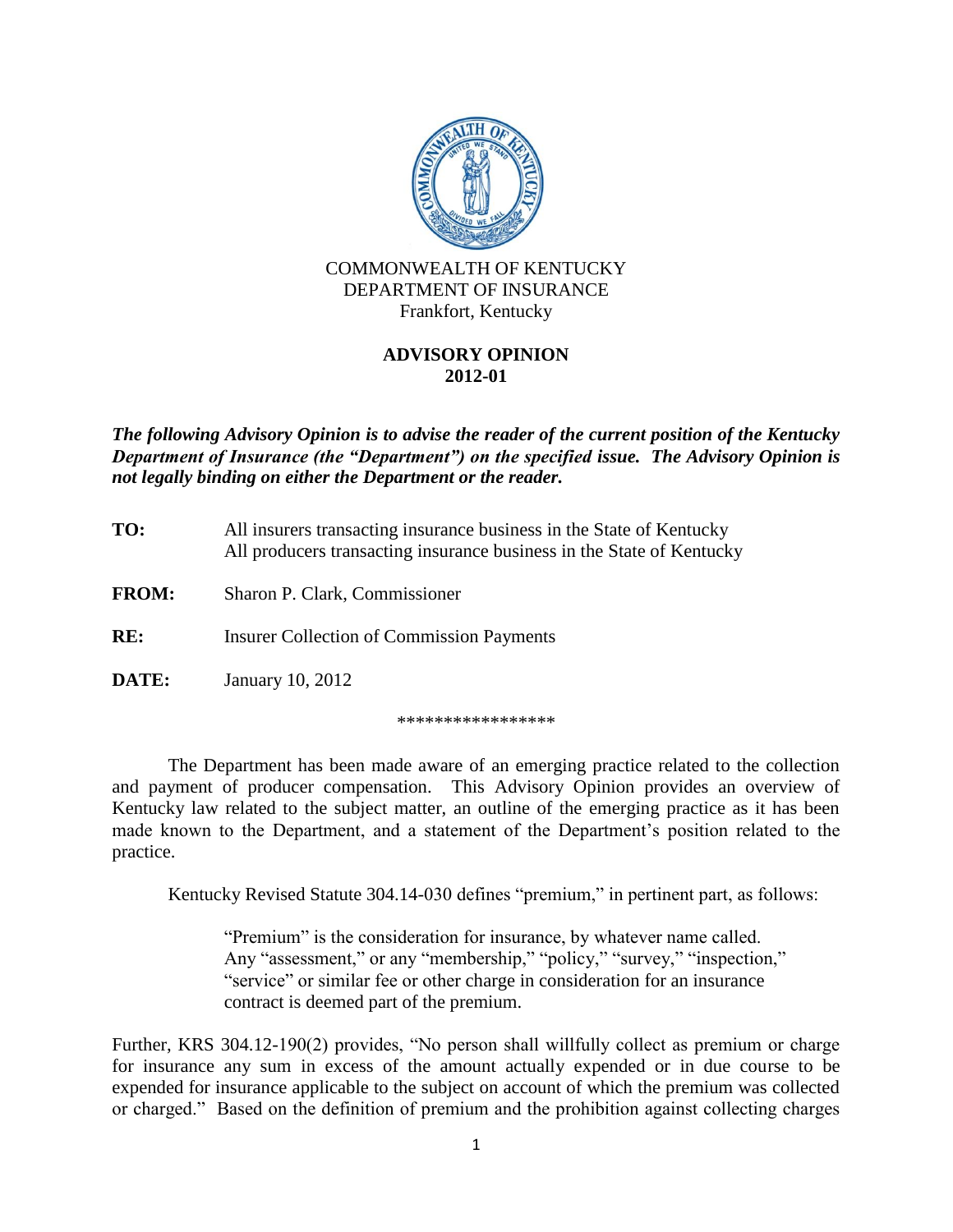above and beyond the premium charged, the Department's long-standing position has been that fees, commissions, and compensation (collectively referred to herein as "commissions") to be paid by the insurer to an agent are considered a part of the premium and must be included in and filed as part of an insurer's rate filing. Absent the inclusion of commissions in a rate filing, insurers would be in violation of KRS 304.12-190 should commissions be added to the cost of the insured's premium.

The Department has become aware of an emerging practice, particularly with respect to health insurance. The practice entails insurers excluding commissions from the premium charged to the insured, encouraging agents/producers to negotiate a commission with the insured directly, collecting the commission from the insured separate from the premium, and forwarding the commission to the agent. It has been acknowledged to the Department that this practice is being implemented by insurers as an effort to avoid paying rebates under the Medical Loss Ratio requirements of the federal Patient Protection and Affordable Care Act. The Department is concerned with this practice and has determined that the practice is not permitted in the State of Kentucky.

An agent is defined by KRS 304.9-020 as a "person who sells, solicits, or negotiates insurance or annuity contracts." An "agent" is an agent of an appointing insurer and, in accordance with KRS 304.9-035, an insurer is liable for the acts of its appointed agents. On the other hand, a "consultant" is defined at KRS 304.9-040 as follows:

> A "consultant" is a person, who as an independent contractor in relation to a client, for fee or compensation *other than* from an insurer, in any manner advises or purports to advise, any person actually or prospectively insured…under, an insurance contract…existing or proposed, relative to coverage, advisability, rights, or interests under such contract, or relative to the retention, exchange, surrender, or exercise of rights thereunder. (Emphasis added).

It is the Department's position that the changes that insurers are contemplating with respect to commission payments, if implemented, will change the role of the insurance producer from that of agent to that of consultant. That being the case, an insurance producer will be required to have a consultant's license with the proper line of authority in order to engage in the practice of negotiating and receiving commissions directly from the client/insured<sup>1</sup> rather than receiving compensation from the insurer for business produced.

Not only will additional licensure requirements be imposed with respect to an insurance producer who collects commissions directly from the insured but, it is imperative that an insurance producer acting as a consultant understand their fiduciary responsibilities to their client. KRS 304.9-360 sets forth the obligations of a consultant. The statute provides as follows:

l

<sup>&</sup>lt;sup>1</sup> KRS 304.9-350(2)(a) provides, "If the licensee has received or is to receive any fee, commission, or compensation from the insured or proposed insured, or from any other person other than the insurer, directly or indirectly, with respect to any insurance transaction or proposed insurance transaction, or with respect to any insurance or annuity contract existing or proposed, it shall conclusively be presumed that the licensee was acting as a consultant with respect to such transaction or contract."